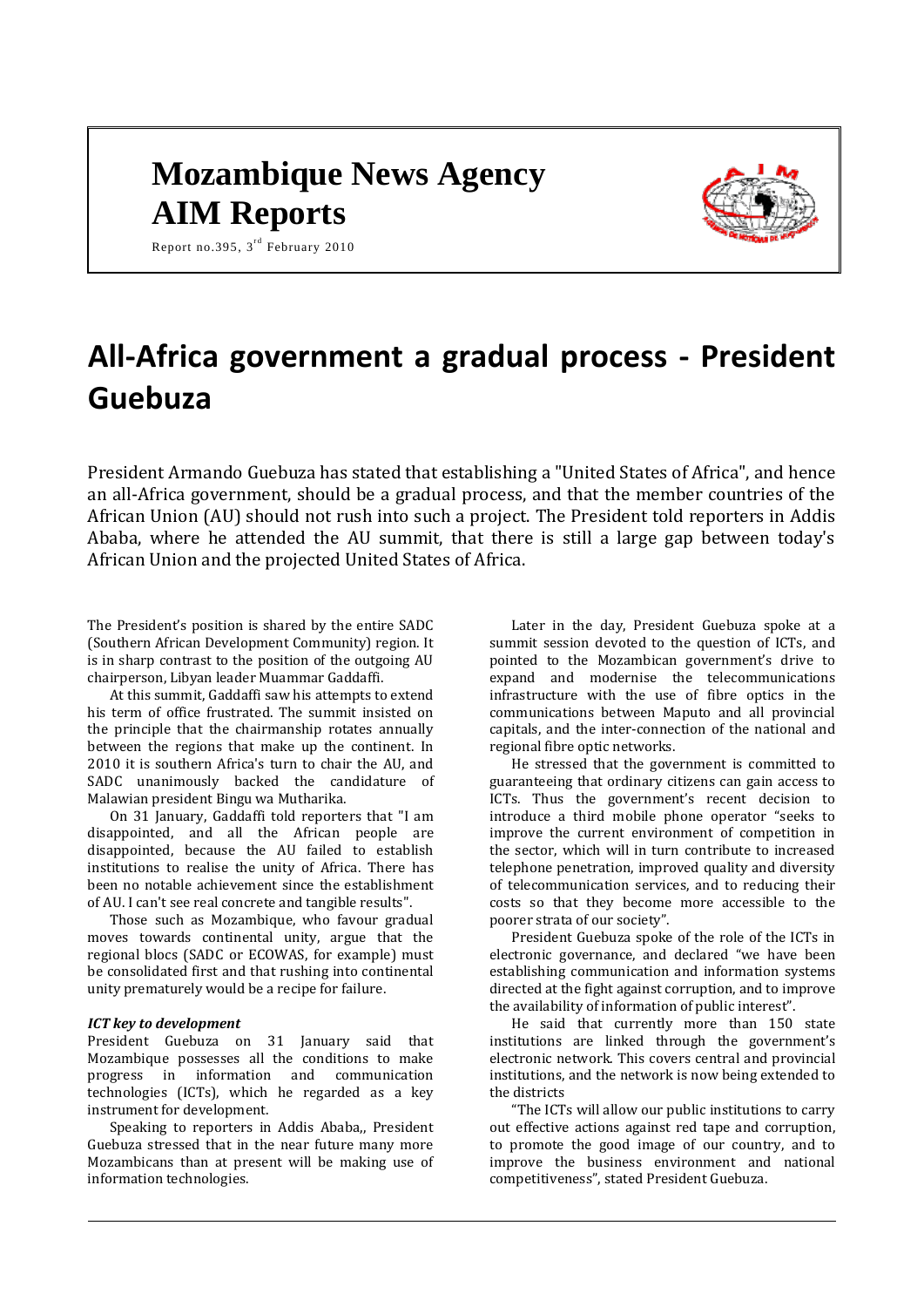# **Katupha reappointed parliamentary spokesperson**

The Standing Commission of the Mozambican parliament, the Assembly of the Republic, on 26 January reappointed Mateus Katupha as its spokesperson for a further five-year term of office.

The Commission also decided that the next plenary session of the Assembly will be held in March.

Because of the 28 October general elections, the parliamentary sitting normally held between October and December did not take place. As a result, the budget has not yet been approved, and the state is still functioning on the basis of the 2009 budget

A further priority is the debate on the new government's Five Year Programme, and the economic and social plan for 2010 that will flow from it.

Meanwhile the question of whether the Mozambican Democratic Movement (MDM) will be allowed to set up an officially recognised parliamentary group (which would allow it representation on Assembly commissions) is no nearer a solution.

In October's parliamentary elections, the MDM won eight seats – but the parliamentary standing orders state that a parliamentary group must have a minimum of 11 members. The MDM is thus urging that the standing orders be amended so that it gets the rights and privileges of a parliamentary group.

In the end, the decision will rest with the other 242 deputies – the 51 from Renamo and particularly the 191 from Frelimo.

# **Renamo boycott in ruins**

The boycott of elected institutions by Mozambique's main opposition party, Renamo, is continuing to collapse, as Renamo members trickle into the provincial assemblies.

When the provincial assemblies first met, on 5 January, only nine out of the 83 Renamo members took their seats (five in Maputo province, three in Zambezia and one in Niassa).

However, on 26 January, 19 Renamo members of the Manica provincial assembly took their seats. Their spokesperson, Manuel Mucocove, cited in the newssheet "Canal de Mocambique", claimed they went into the Assembly with the authorisation of Renamo leader Afonso Dhlakama.

If true, Dhlakama had not told the Renamo Manica provincial delegate, Albino Faife, who seemed to believe that the boycott remained official party policy. Faife declared that he knew nothing about Renamo members taking their seats in the provincial assembly, and that anyone who did so "has betrayed the party".

The Renamo boycott of parliament and of the provincial assemblies was supposed to go hand in hand with the demonstrations. But with the boycott now in ruins, few people believe that any demonstrations will take place.

# **Lowest inflation in a decade**

Mozambican inflation rates in 2009 were the lowest recorded in the past ten years, according to a statement from the Monetary Policy Committee of the Bank of Mozambique.

This is despite a sharp rise in inflation in December, when unscrupulous traders sought to fleece their customers during the Christmas holiday period. Inflation in November, as measured by the Maputo Consumer Price Index, was 1.42 per cent, but rose to 2.1 per cent in December.

However, the January-December inflation rate was only 4.21 per cent (because of the traditional drop in food prices in the middle of the year). This compared with inflation of 6.19 per cent in January-December 2008.

The average 12 monthly inflation rate over 2009 was just 3.25 per cent – considerably lower than the government's target of five per cent.

The Bank of Mozambique attributes this success in the fight against inflation to the greater than expected growth in GDP, to the macro-economic policies adopted to cope with the international financial crisis, to the reduction in South African inflation over the year, and to the regular supply of vegetables to the Maputo market.

The central bank does not specifically mention it – but the fact that the government froze fuel prices at their March level must also have played a role in keeping inflation down.

There was also an expansion in bank credit, so that by the end of November, the balance of credit granted to the Mozambican economy was 66.9 billion meticais (\$2.43 billion).

This, the Monetary Policy Committee said, "continued to reflect the growing financing provided by the banking system to the private sector due, among other factors, to the insufficiency of external funding as a result of the international financial crisis". Excluding the impact of the nominal depreciation of the Mozambican currency, the metical, the annual growth in credit was 47 per cent.

The money supply (M3) grew by 34.3 per cent over the year, partly because of the increased credit to the private sector, and partly because of state financial operations. If the effect of the currency depreciation is removed, the real monetary expansion falls to 26.5 per cent.

In December, the country's net international reserves stood at \$1.842 billion, which was \$84 million larger than had been planned.

Over the year the metical depreciated by 9.65 per cent against the dollar, but the Bank of Mozambique does not regard this as a problem. "The annual depreciation, together with the moderate behaviour of inflation during the year, allowed the metical to maintain its competitiveness, thus benefiting the promotion of exports", said the statement.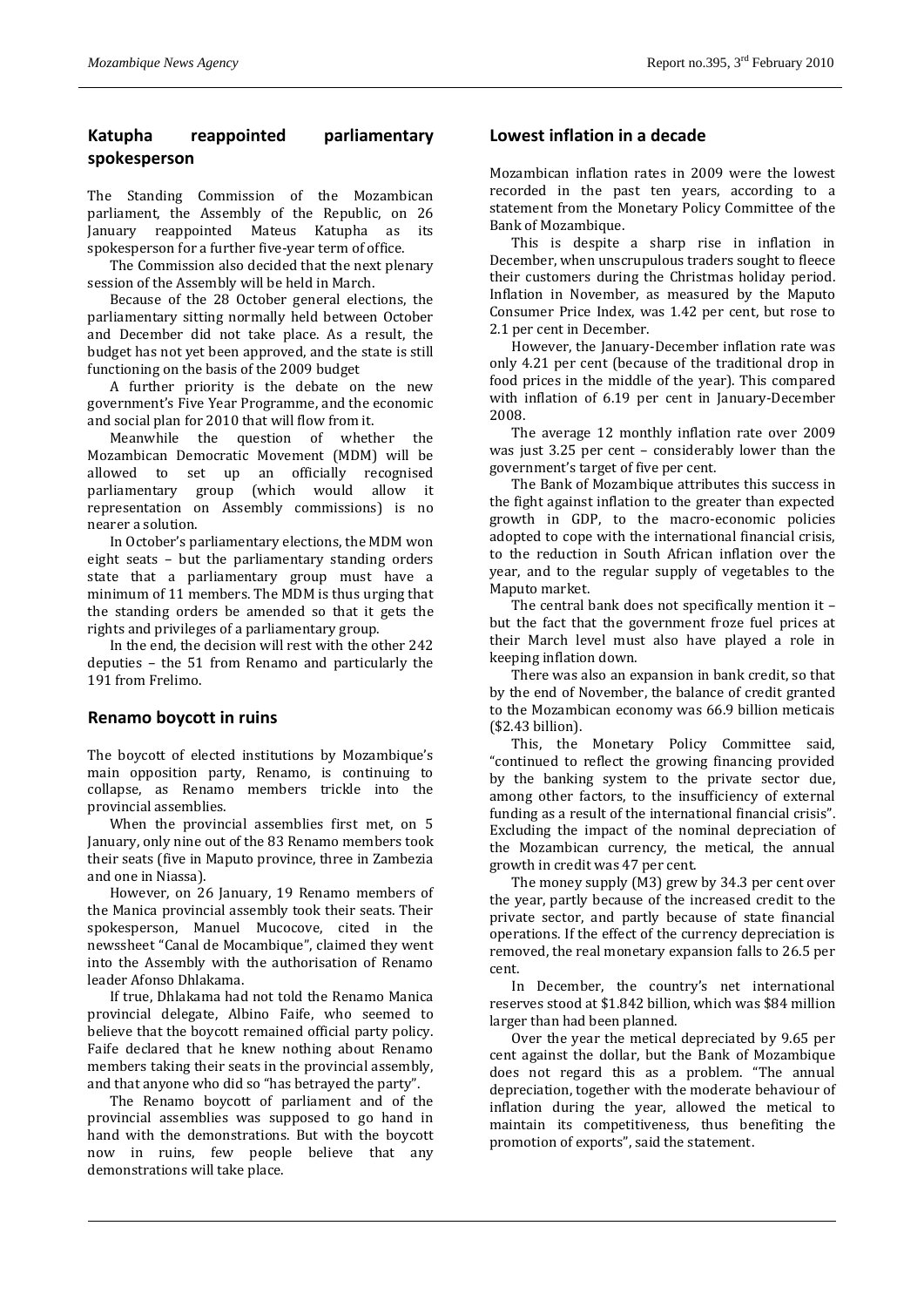## **Money available to electrify 22 districts**

The Mozambican government has \$300 million available to supply electricity to 22 more districts across the country during the next five years. There are currently 34 district capitals that are not connected to the national grid. Districts still lacking funds for their electrification include six in the northernmost province of Niassa, three in the sparsely populated interior of Gaza province, two in Cabo Delgado and one in Manica.

Energy Minister Salvador Namburete told AIM that "our plan is to bring electricity to all 34 districts that are still not on the grid, and we have funds to cater for 22 of them, granted by the government of Norway, the African Development Bank, and the Islamic Bank, totalling \$300 million. There are still 12 districts for which there is not yet any funding, and the government's idea is to keep mobilizing resources for those districts".

In some of the 22 districts for which funds are available, preparatory work to survey and clear the land through which the transmission lines will pass is already under way. The great beneficiary of these funds is Cabo Delgado - nine of its districts are covered by the \$300 million, plus three in Niassa, three in Inhambane, two in Sofala, two in Nampula, two in Zambezia and one in Manica.

Over the previous five years, 42 of the 128 districts in the country were connected to the national grid.

#### **Cashew harvest to reach 95,000 tonnes**

Mozambique's National Cashew Institute (INAJU) is optimistic that the 2009-2010 cashew harvest will reach 95,000 tonnes. By mid-January 71,400 tonnes of cashew nuts had been marketed, which is 75 per cent of the target.

The largest cashew-producing province is Nampula, which recorded 67 per cent of all sales in the period. A further 14 per cent came from the neighbouring provinces of Zambezia and Cabo Delgado, and the remaining 14 per cent from Sofala, Inhambane, Gaza and Maputo.

The marketing campaign is now concentrating on the southern provinces, in order to bring the total up to 95,000 tonnes.

This is not as much as the 100,000 tonnes that INCAJU had initially hoped for, but a considerable improvement on the 2008/2009 campaign, when only 64,150 tonnes of nuts were marketed.

The increase is put down to good climatic conditions, successful spraying of cashew trees against pests, and the easing of the international financial crisis, which has made buyers more interested in Mozambican cashews.

In total, the Mozambican factories can process 25- 30,000 tonnes of nuts. Some will be processed informally for the local sale of cashew kernels, but the bulk of cashew production will be exported as raw nuts (mostly to India).

#### **Trains reach Moatize**

The first train for more than two decades reached the railway station at Moatize, in the western province of Tete, on 30 January, as the reconstruction of the Sena line, linking the port of Beira to the Moatize coal basin, nears completion.

The Sena line was comprehensively sabotaged by the apartheid backed rebels in the mid-1980s. Every inch of track had to be relayed, in work done by the Indian Rites and Ircon Consortium.

On its arrival in Moatize, the first train was received by members of the Central Committee of the ruling Frelimo party resident in Tete, some Frelimo members of parliament, members of the provincial and district governments, and a large crowd of local residents.

Moatize district administrator Adelino Andissene said that the trains will bring many benefits to the province and to the people living along the railway.

For his part, the Tete provincial director of transport, Paz Catruza, said that the long awaited arrival of trains from Beira to Tete will speed up exploitation of the coal mines in Moatize, scheduled to start between the end of this year and early 2011. The railway can now be used to transport the equipment needed by the two companies with mining concessions, Vale of Brazil and Riversdale of Australia.

Catruza guaranteed that rail passenger transport between Beira and Moatize will resume in February. He pointed out that the rail fares will be much cheaper than the fares charged by the private minibus operators who currently ferry passengers between Beira and Tete province.

#### **Prime Minister visits flood victims**

Prime Minister Aires Aly on 29 January visited some of the Maputo neighbourhoods worst affected by the torrential rains that hit the capital on 27 January.

These neighbourhoods, such as Inhagoia, Laulane and Mahotas, are regularly swamped in the rainy season. From one day to the next, families are driven out of their homes, and are forced to sleep in the open, or in the homes of relatives or friends, or in schools or churches.

Speaking to 18 families in this situation in Inhagoia, Aly transmitted a message of solidarity from President Armando Guebuza, and praised them for leaving highrisk areas of their own accord rather than waiting for government help. He thought this speedy reaction had prevented any deaths in Inhagoia.

He assured them that the Maputo City Council would continue providing them with basic support, while definitive solutions are sought so that the same problem does not recur every rainy season.

This would involve resettlement, and Aly urged the families not to attempt to return to their old homes. "The rains have been affecting you for years, and this is no place for you to live", he stressed.